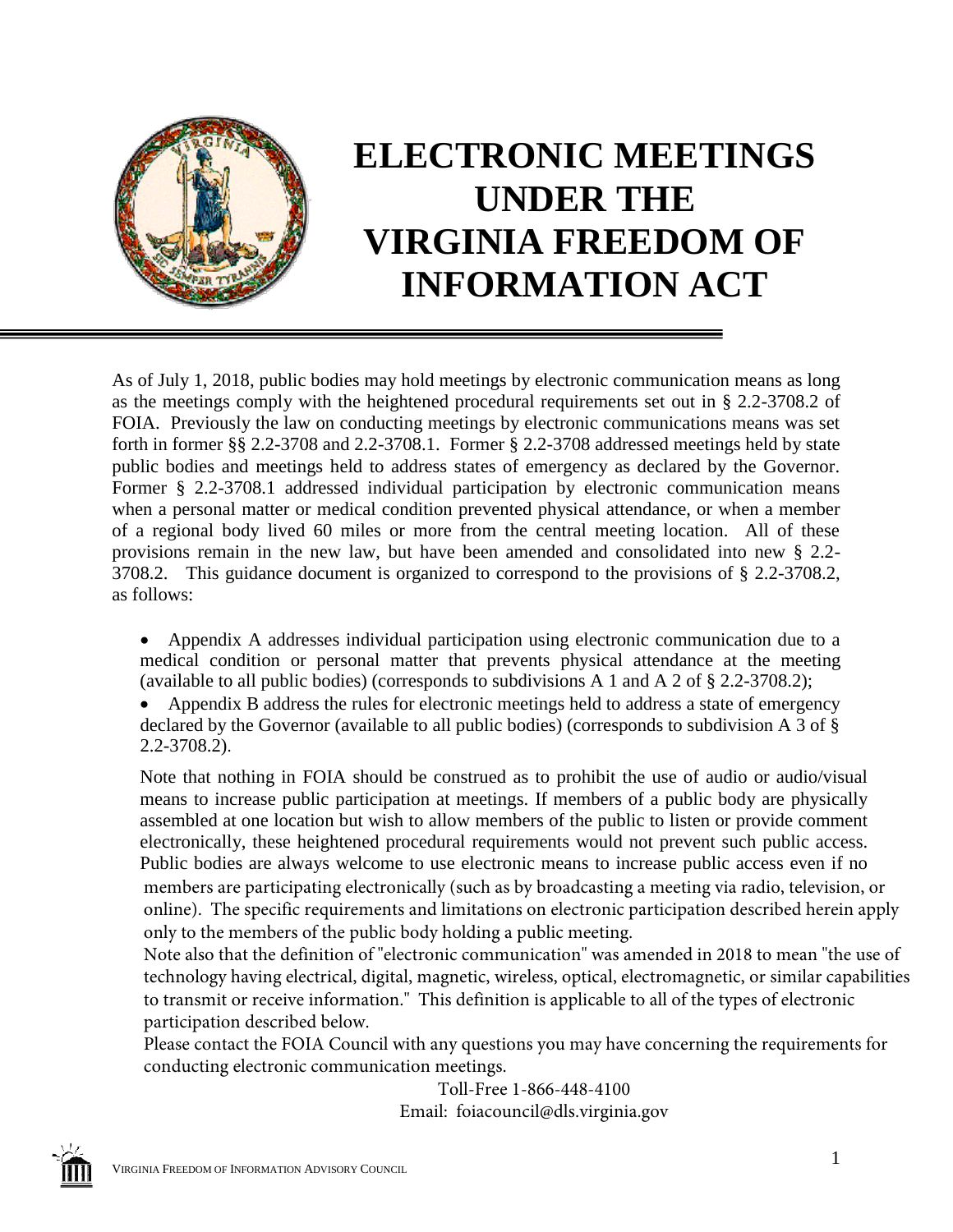## **Disability or Medical Condition or Personal Matter Prevents Physical Attendance** *(Applies to all public bodies)*

Individual members of public bodies may participate in a meeting through electronic communication means from a remote location that is not open to the public if a temporary or permanent disability or other medical condition or a personal matter prevents physically attending the meeting, following the procedures and limitations described hereafter. In order for a member to participate through electronic means under these provisions, a quorum of the public body must be physically assembled at the primary or central meeting location and the voice of the remote participant must be able to be heard by all persons at the primary or central meeting location. Public bodies must also adopt a policy on such participation before any member may participate from a remote location. The requirements for such participation are examined in further detail below. Please note that so long as all of the requirements are met, a member participating through electronic communications means under this section may make motions, vote, join in closed meetings, and otherwise participate fully as if he or she was physically present. If the procedural requirements are not met, however, then the member may only monitor the meeting (i.e., listen or watch, depending on the technology used) and cannot otherwise participate. The remote location where the member using electronic communications is does not have to be open to the public under these provisions.

A. Participation by member with **disability or other medical condition**; procedural requirements:

- 1. Physically assembled quorum is required;
- 2. Remote member's voice must be heard by all;

3. Member must notify chair of inability to attend due to temporary or permanent disability or other medical condition that prevents physical attendance on or before the day of the meeting;

- 4. Fact of disability or medical condition must be recorded in the minutes;
- 5. Remote location must be recorded in the minutes; and

6. Member's remote participation must be in accord with the policy on electronic participation adopted by the public body (see Appendix D below).

**NOTE:** While the fact that a disability or medical condition prevents the members' physical attendance must be recorded in the minutes, it is not required to identify the specific disability or medical condition.

Examples:

- Temporary hospitalization or confined to home;
- Contagious illness; or
- Any permanent physical disability that prevents travel to the meeting location.

B. Participation if a **personal matter** prevents attendance; procedural requirements:

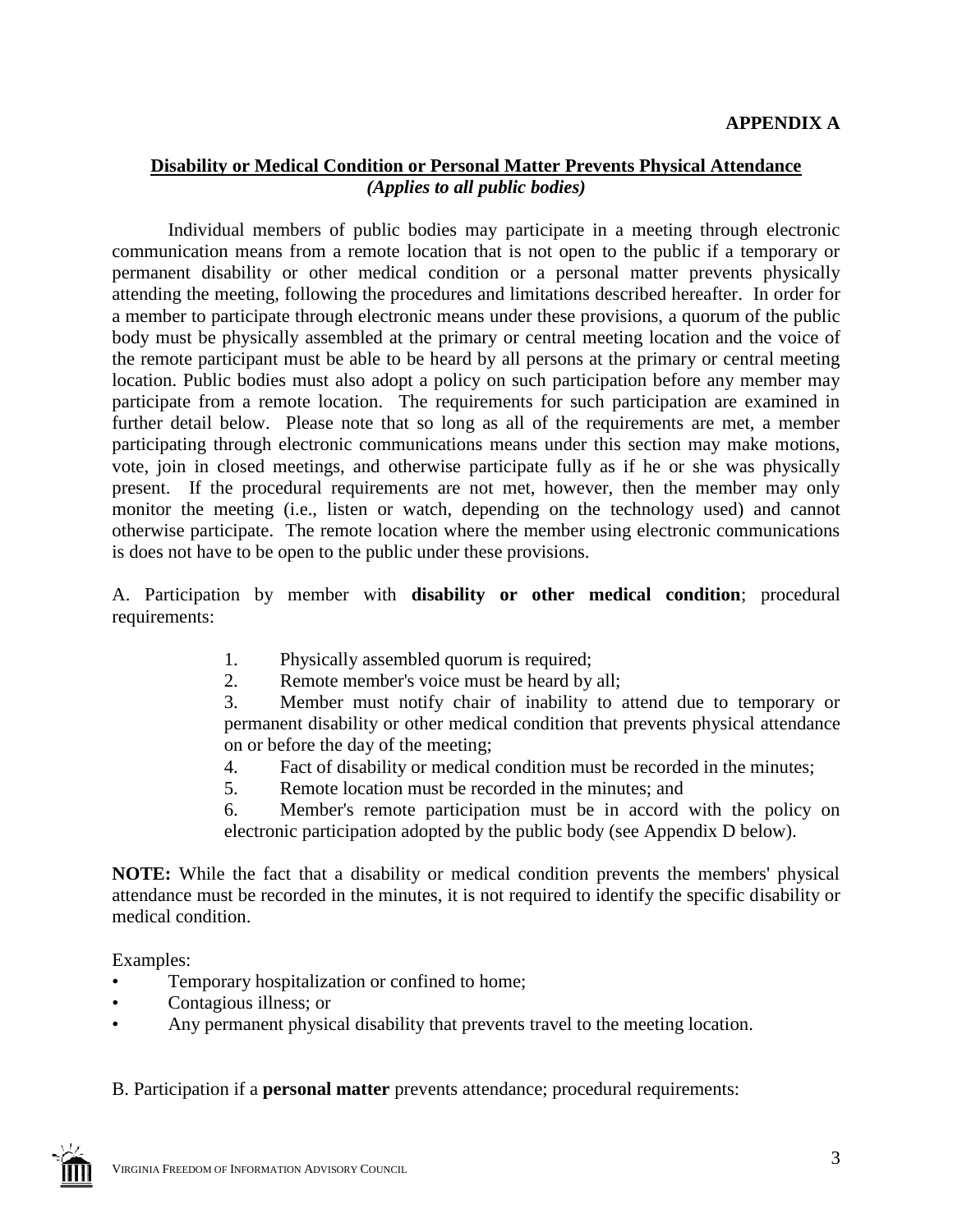- 1. Physically assembled quorum is required;
- 2. Remote member's voice must be heard by all;

3. Remote member must notify chair of the public body on or before the day of the meeting;

- 4. Nature of the emergency or personal matter must be identified;
- 5. Nature of the personal matter must be recorded in the minutes;
- 6. Remote location must be recorded in the minutes; and

7. Member's remote participation must be in accord with the policy on electronic participation adopted by the public body (see Appendix D below).

**NOTE:** Participation because of a personal matter that prevents attendance is limited to two (2) meetings per calendar year.

If a member's participation is disapproved because it would violate the public body's policy on participation, that fact must be recorded in the minutes with specificity. However, the member may continue to monitor the meeting from the remote location, but may not participate in the proceeding and may not be counted as present at the meeting.

Examples:

- Flat tire on the way to the meeting, call in from cell phone at side of the road;
- Traffic congestion or stoppage;
- Personal, family, or business emergency; or
- Blizzard, flood, or other sudden severe weather conditions that prevent travel to the meeting location.
- Business trip;
- Family trip; or
- Scheduling conflicts.

**NOTE: Monitoring a meeting -** As stated above, if a member of a public body cannot meet the procedural requirements to participate in a meeting by electronic communication means, the member may still monitor the meeting by listening or watching by electronic communication means. However, the member cannot be counted as present and cannot participate. In such a situation, as a matter of best practices, it is suggested that the chair of the public body make a statement to inform the public and the other members, such as: "Please observe that [member name] could not attend today's meeting, but is [listening/watching] the meeting [by speakerphone, videoconference, or whatever electronic communication means is being utilized]. However, [member name] is only monitoring the meeting. [He/she] is not counted as present, and cannot make motions, vote, or otherwise participate."